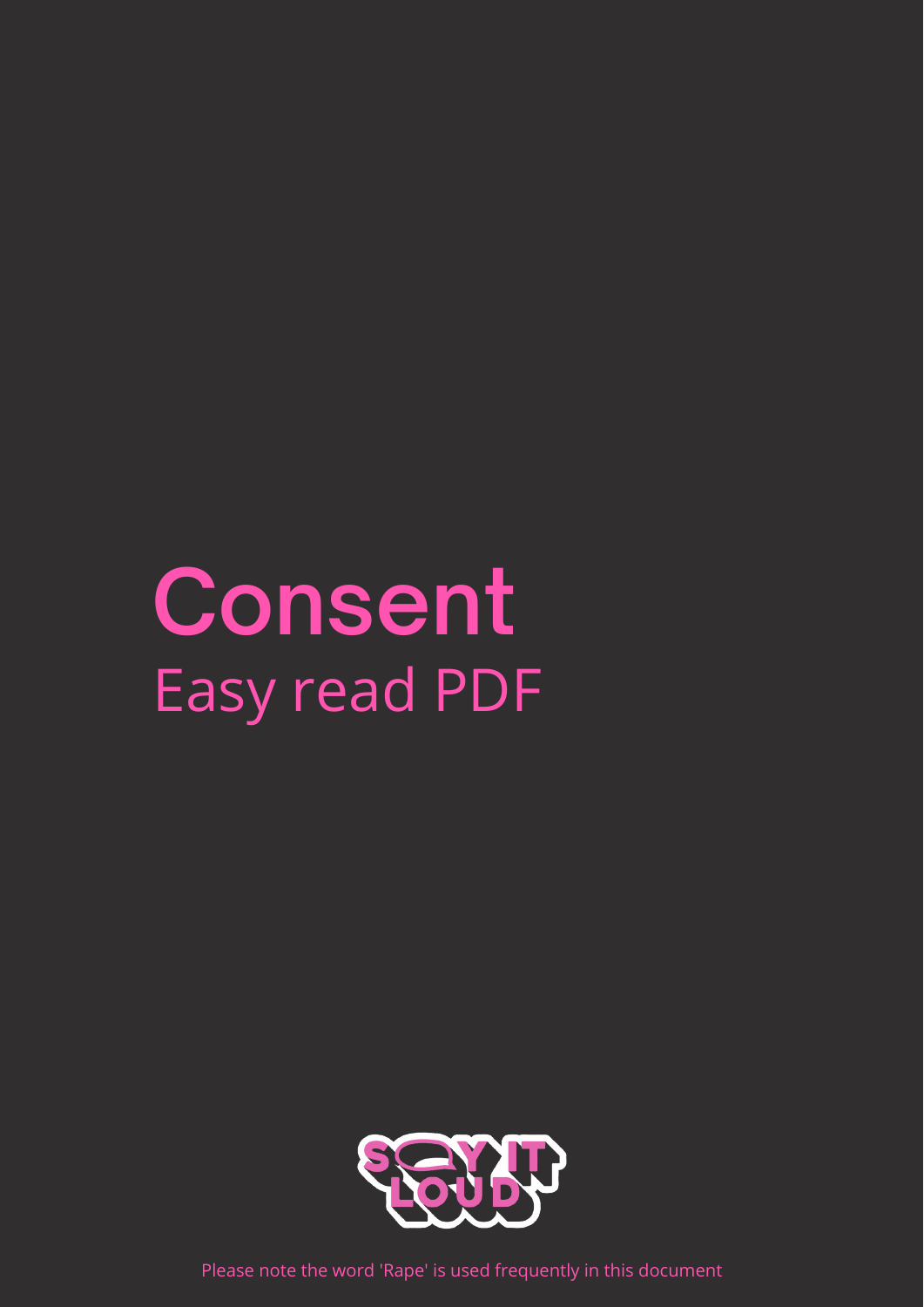## **Contents**

**What is Consent?**  $\left( 1\right)$ 

 $\begin{array}{c} \boxed{2} \end{array}$ **Is Consent just 'yes' or 'no'?**

3

**Ways to ask for consent**



**Non-verbal ways to ask for consent**



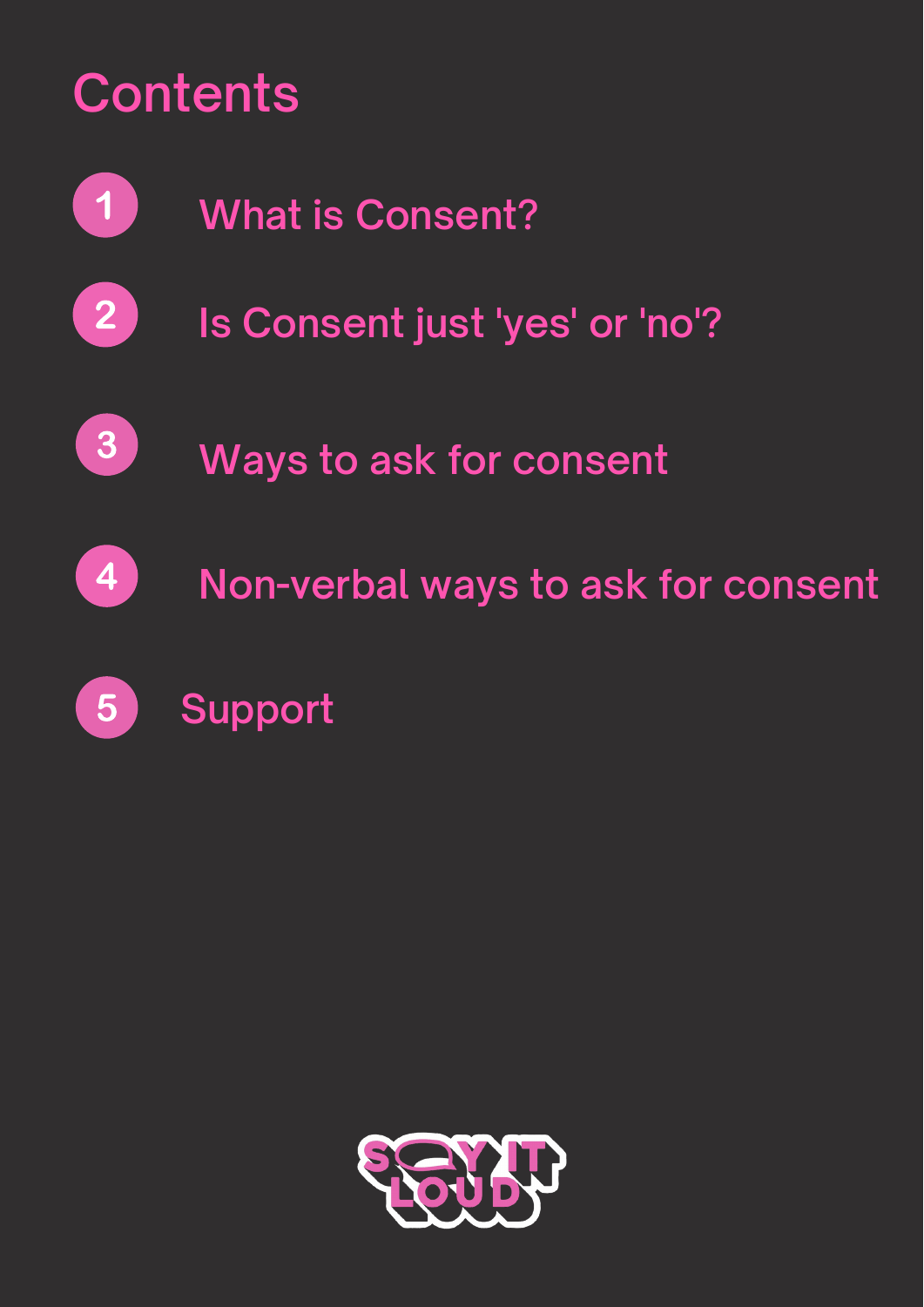# **What is consent?**

**Consent is used in our every-day life, however unfortunately, at times it can be ignored, avoided or sometimes, people may not really know what consent means.**

**Consent means gaining the permission for something to happen or an agreement to do something. Using the Fries acronym, consent has to be:**

**Freely given**

**Reversible**

**Informed**

**Enthusiastic**

**Specific**

**This means that when gaining permission for something to happen it must be (1) Freely given, so the person must not feel pressured or forced, (2) Reversible, the person must be able to change their mind, (3) Informed, the person must be able to understand what they are agreeing to, (4) Enthusiastic, the person must be happy to agree and (5) Specific, the person must be aware of what they are specifically agreeing to.**

**The agreement to engage in sexual behaviour is known as sexual consent. Before you engage in sexual activity with someone, you must first determine whether they wish to engage in sexual activity with you as well. It's also crucial to be open and honest with your partner about your desires and dislikes.**

**Setting your personal boundaries and respecting your partner's are all part of consenting and asking for consent — and checking in if things aren't clear. For sex to be consensual, both parties must agree to it every time.**

**Sexual activity (including oral sex, genital touching, and vaginal or anal penetration) without consent is a form of sexual violence.**

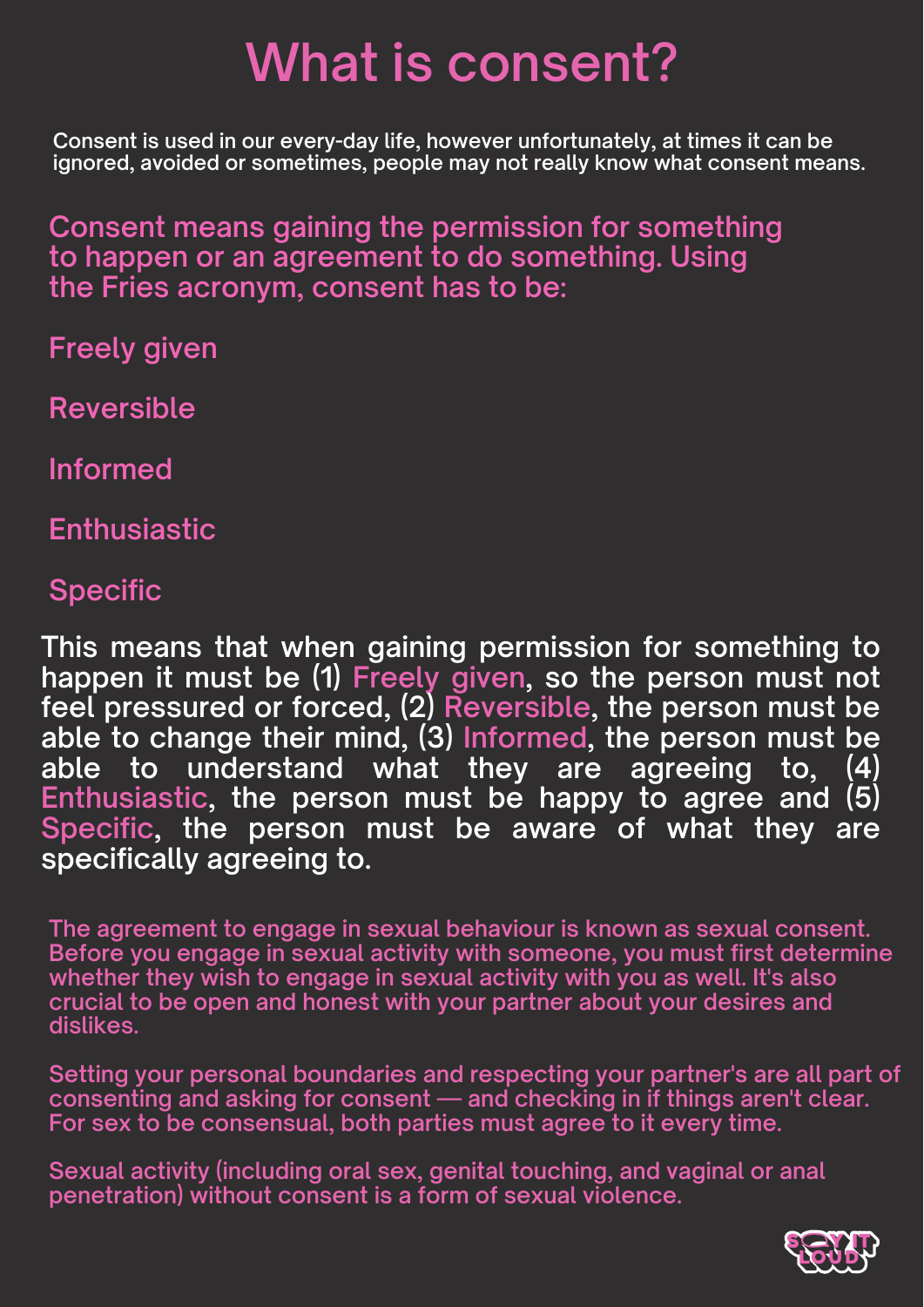# **Is consent just yes or no?**

**Following on from the Fries acronym, you may be able to see where consent might not just be as easy as 'yes' or 'no'.**

**For example, if someone repeatedly asks if you will have sex with them and you give in after a while, this means you were not consenting enthusiastically nor was it freely given. You were pressured into agreeing which is a form of sexual violence, called sexual coercion.**

**Not everyone is able to verbally agree to something and so may use other ways of communicating to acknowledge if they are consenting or not. This may be because they are under the influence of alcohol or drugs or they may have a disability which means they communicate in other ways. We will talk more about this in the next section.**

**It is also important to acknowledge 'capacity' . Capacity means the ability to use and understand information to make a decision, and communicate any decision made. A person lacks capacity if their mind is impaired or disturbed in some way, which means they're unable to make a decision at that time. This can mean if someone is mentally unwell, has a learning disability that prevents them in having capacity, but it can also mean whether someone is at an appropriate age to engage in sexual activity, for example, in the UK, the legal age to have sex is 16 - this is because the Law states that those who are aged 16 have the capacity to make consenting decisions regarding sexual intercourse.**



Source: NHS England & Wales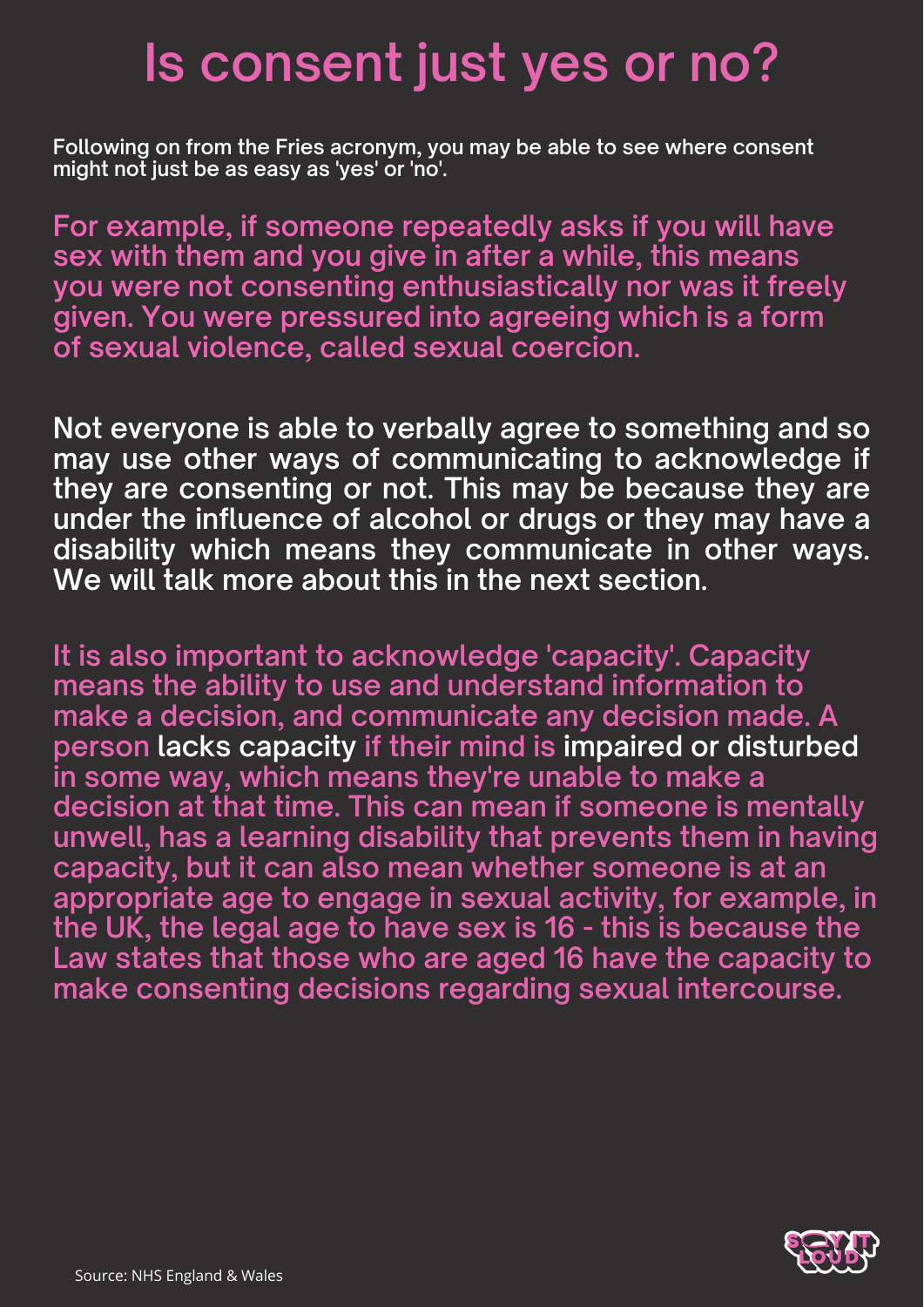# **Ways to ask for consent**

**There are many ways to ask for consent, but here are some examples:**

- **"Do you want to have sex?"**
- **"Are you comfortable with...?"**
- **"Do you want me to...?"**
- **"Will you do... to me?"**
- **"It turns me on when we... How do you feel about that?"**
- **"What fantasy can we enact?"**
- **"What word would you like for me to use to describe this part of your body?"**

**Before sex, it may feel more comfortable to talk about words both consenting parties will use in order to show they would like to stop. Sometimes this can be as simple as using the word 'stop' , but you may want to come up with another way that fits both parties.**



Source: Rape Crisis England & Wales (2)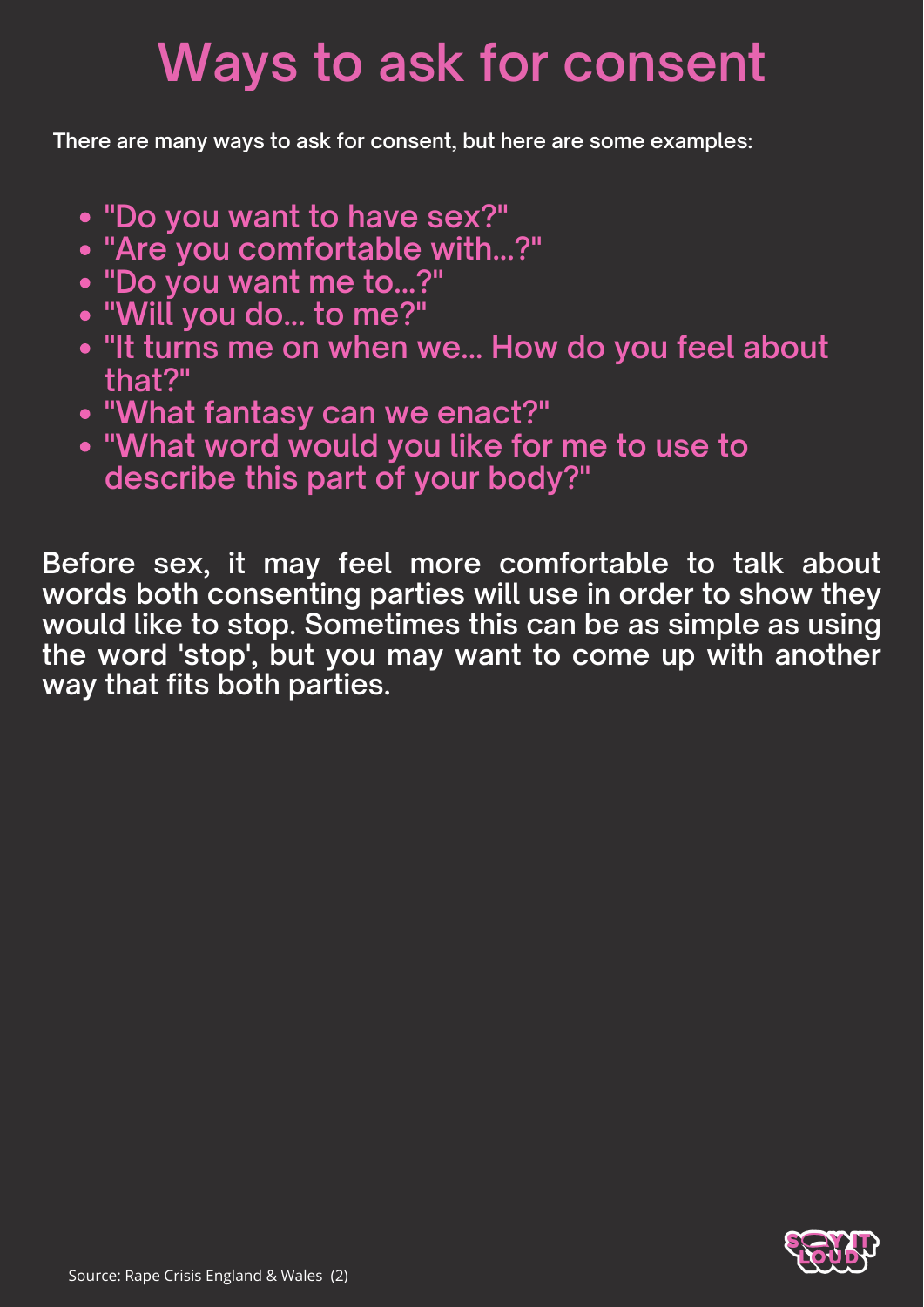## **Non-verbal ways to ask for consent**

- **Head nod**
- **Thumbs up**
- **Pulling someone closer**
- **Nodding yes**
- **Making direct eye contact**
- **Actively touching someone**
- **Initiating sexual activity**

**Consent can also be non-verbal. There are ways to express a clear willingness to engage in sexual contact without using words. Examples of giving nonverbal consent may include:**

**It's crucial to note, though, that everyone's body language is different, and depending on it alone might be troublesome at times. It is your job to inquire if you aren't convinced you're getting a clear, passionate yes from your spouse. Because someone isn't physically rejecting or verbally refusing sexual contact, you can't presume they've given their consent. Silence, passivity, or a lack of resistance are not indicators of consent.**



Source: Rape Crisis England & Wales (2)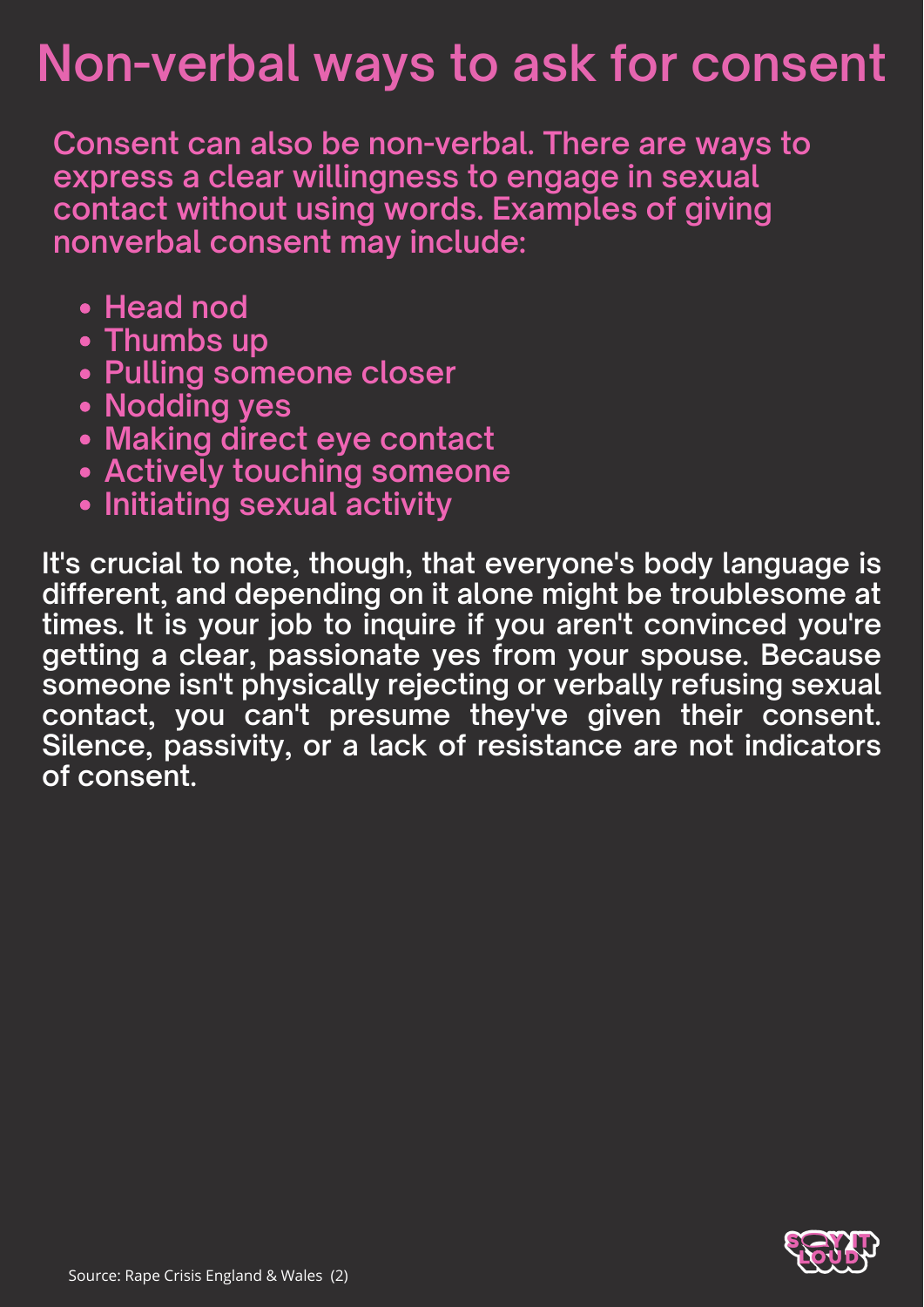## WHAT IS SEXUAL [VIOLENCE?](http://www.sayitloudspace.com/)



# Sexual violence fact sheet

#### MYTH: IF SOMEONE GETS REALLY DRUNK, IT'S THEIR OWN FAULT IF THEY END UP GETTING RAPED. THEY SHOULD HAVE KEPT THEMSELVES SAFE.

### MYTH: WOMEN OFTEN LIE ABOUT RAPE BECAUSE THEY REGRET HAVING SEX WITH SOMEONE OR BECAUSE THEY WANT ATTENTION.

## MYTH: IF SOMEONE DIDN'T SCREAM OR TRY TO FIGHT THEIR ATTACKER OFF, IT WASN'T RAPE.

### MYTH: IF YOU ARE IN A RELATIONSHIP WITH SOMEONE, IT'S ALWAYS OK TO HAVE SEX WITH THEM.

**Sexual violence is an umbrella term used to describe any kind of unwanted sexual act or activity, including rape, sexual assault, sexual abuse, and many others.**

there are many reasons why someone might not scream or struggle. In fact, many people find that they cannot move or speak at all - this is a very [common](https://rapecrisis.org.uk/get-help/looking-for-tools-to-help-you-cope/feelings/fight-or-flight-response/) reaction. Some rapists also use manipulation or threats to intimidate or control the other person. No matter whether or not someone 'fights back', if they didn't **freely consent to sex then it is rape.**

**People have the right to drink alcohol without getting raped. Having sex with someone who is very drunk, drugged or unconscious is rape – and the blame must always be with the rapist.**

**Stories in the media can give the impression that women often lie about sexual violence. In fact, false allegations of rape are very rare. Most people who have been raped or experienced sexual violence or abuse never tell the police.**

**Everyone has the right to say 'no' to any type of sexual activity at any time – including with their partner. Consent must be given and received freely every time. Rape in a relationship is illegal.**